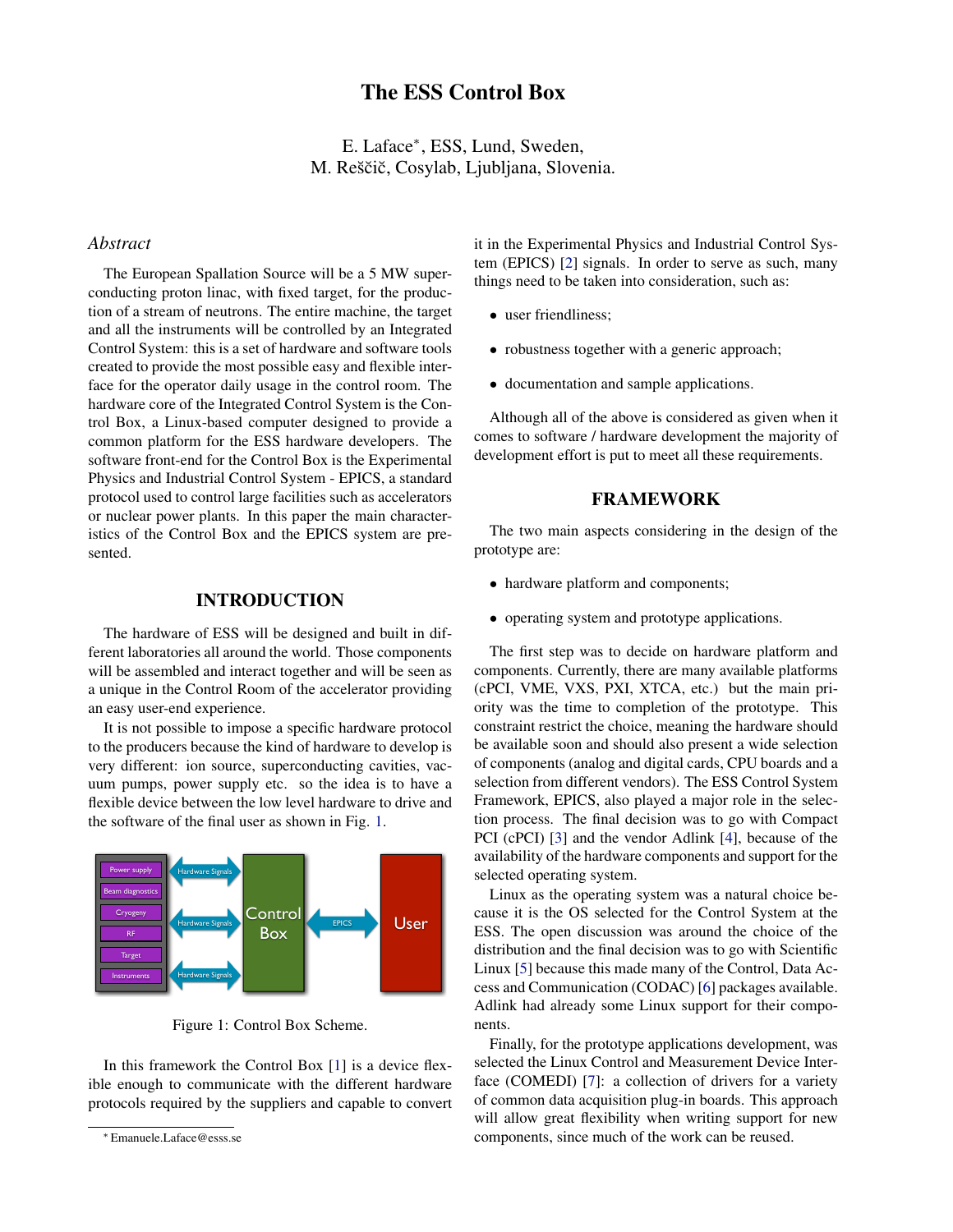

Figure 2: The Control Box.

### HARDWARE

#### *ADLINK cPCI-3965*

This is the computer itself and it is a 3U CompactPCI (cPCI) single board computer with Core2 Duo processor (2.2 GHz). Front panel I/O includes VGA output, two Gigabit Ethernet ports and two USB ports.

#### *ADLINK cPCI-7230*

ADLINK's cPCI-7230 is a 16 channels isolated digital input and 16 channels isolated digital output card which provides a 5000 V optical isolation protection between the host computer and the I/O ports. The wide input range of the card makes it easy to sense the status of external devices. The non-polarity characteristic is suitable for a wide variety of industry applications. The cPCI-7230 device also features a wide output range from 5 to 35 V, which is suitable for relay driving and industrial automation applications.

# *ADLINK cPCI-6216V-GL*

ADLINK's cPCI-6216V-GL is a 16 channels, 16-bit, analog output card. The card offers 8 voltage outputs with 10 V range, featuring 15-bit monotonicity and 25  $V/\mu s$  slew rate. The onboard analog switches minimize the power-on glitches. The cPCI-6216V-GL expands the voltage output channels to a total of 16 for higher analog output density requirements. This card provide highresolution, high-density analog output functionalities and is suitable for ATE, signal generation, industrial process control, servo control and other industrial control applications. It also provides four digital input and four digital output channels.

# *ADLINK cPCI-9116*

ADLINKs cPCI-9116 card is high-density and highresolution multi-function DAQ cards for PXI/CompactPCI form factors. The devices can sample up to 64 AI channels with different gain settings and scan sequences, making them ideal for dealing with high-density analog signals with various input ranges and sampling speeds. The cPCI-9116 device features flexible configurations on analog inputs. It provides analog inputs with 4 programmable input ranges for both bipolar and unipolar inputs. The A/D on the cPCI-9116 device features a sampling rate of up to 250 kS/s with resolution at 16 bits. These device also offers differential mode for 32 AI channels in order to achieve maximum noise elimination. The cPCI-9116 card also has 1 channel 16-bit general purpose timer/counter, 8 channels TTL digital inputs, and 8 channels TTL digital outputs.

# SOFTWARE



Figure 3: Control Box Software Concept.

The chain in Fig. [4](#page-2-7) shows how the information arrives from the Linux kernel to the user: the signal is captured at low level with the Comedi driver and forwarded to the EPICS layer through a set of libraries. The user can access the EPICS signal trough any EPICS front-end software. For prototyping it was selected Control System Studio (CSS) [\[8\]](#page-2-8) that allows to create graphical interfaces without any knowledge of programming. This gives the possibility to have a large set of beta-testers.

The software implementation was the main issue of the Control Box prototype. During this process several aspects were analyzed to improve the standardization of the Control Box for a future stable release.

# *Development and deployment environments*

A crucial aspect was the difference between development and deployment environments. The first release of the Control Box was developed on a different Linux distribution with respect to Scientific Linux and, at the moment to recompile and install everything on the Control Box, the system did not work requiring various changes to adapt the configuration to the deployment system. These problems were solved unifying the environments, this choice become a requirements for the production of the Control Boxes.

#### *Binary package distribution and installation*

Another important topic for the software development is the way to transfer and maintain the software updated. It is fundamental to distribute the software from only one